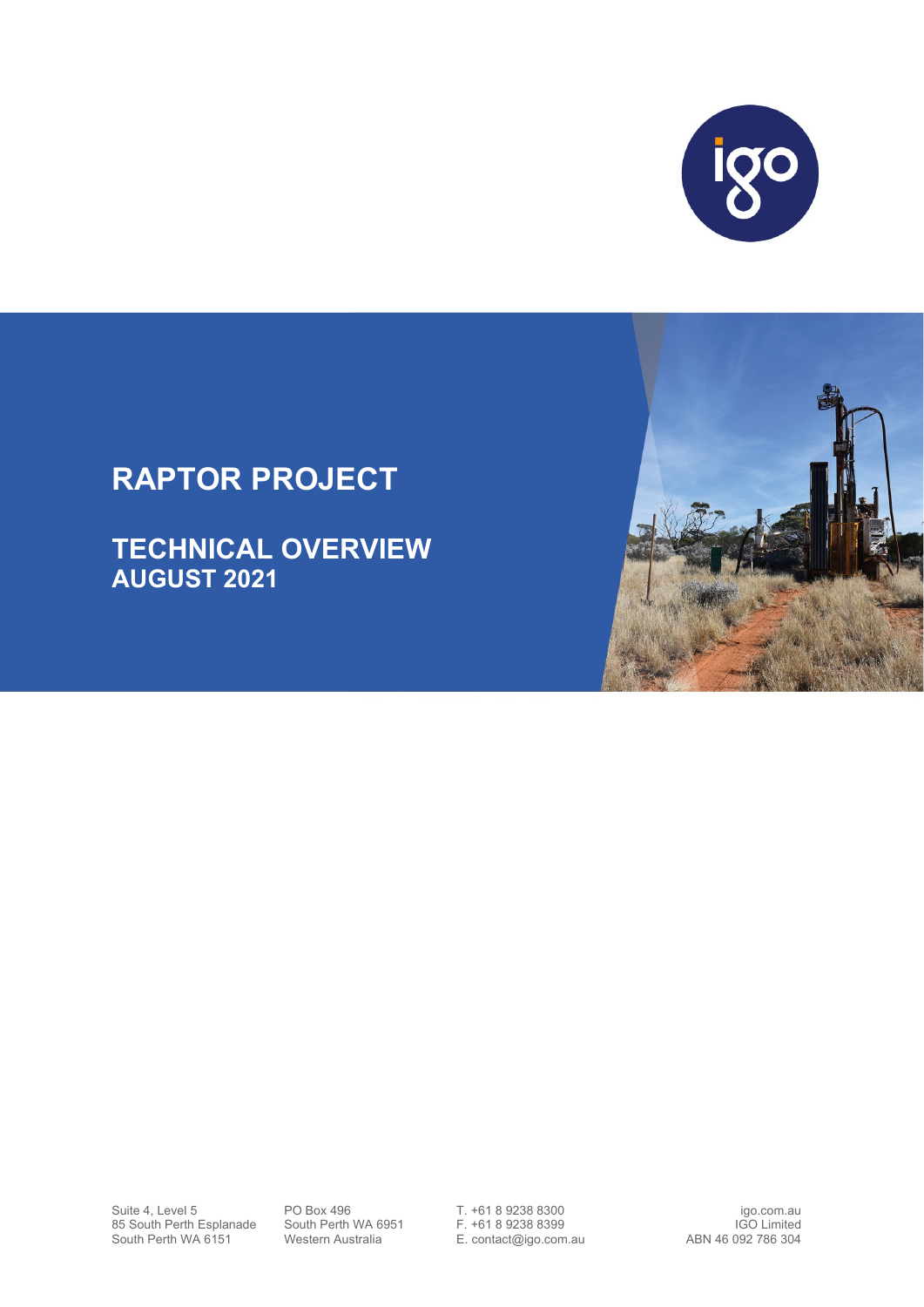

## **INTRODUCTION**

To align with IGO's strategic focus on clean energy metals, IGO prioritises the exploration of terranes prospective for polymetallic magmatic nickel sulphide and sediment hosted copper deposits.

The Company has acquired exploration access to extensive belt-scale land positions across Australia and in Greenland, and all are highly prospective for multiple large base and precious metals discoveries (Figure 1).



**Figure 1 - Location Map of IGO's Belt-scale Exploration Projects and Operations**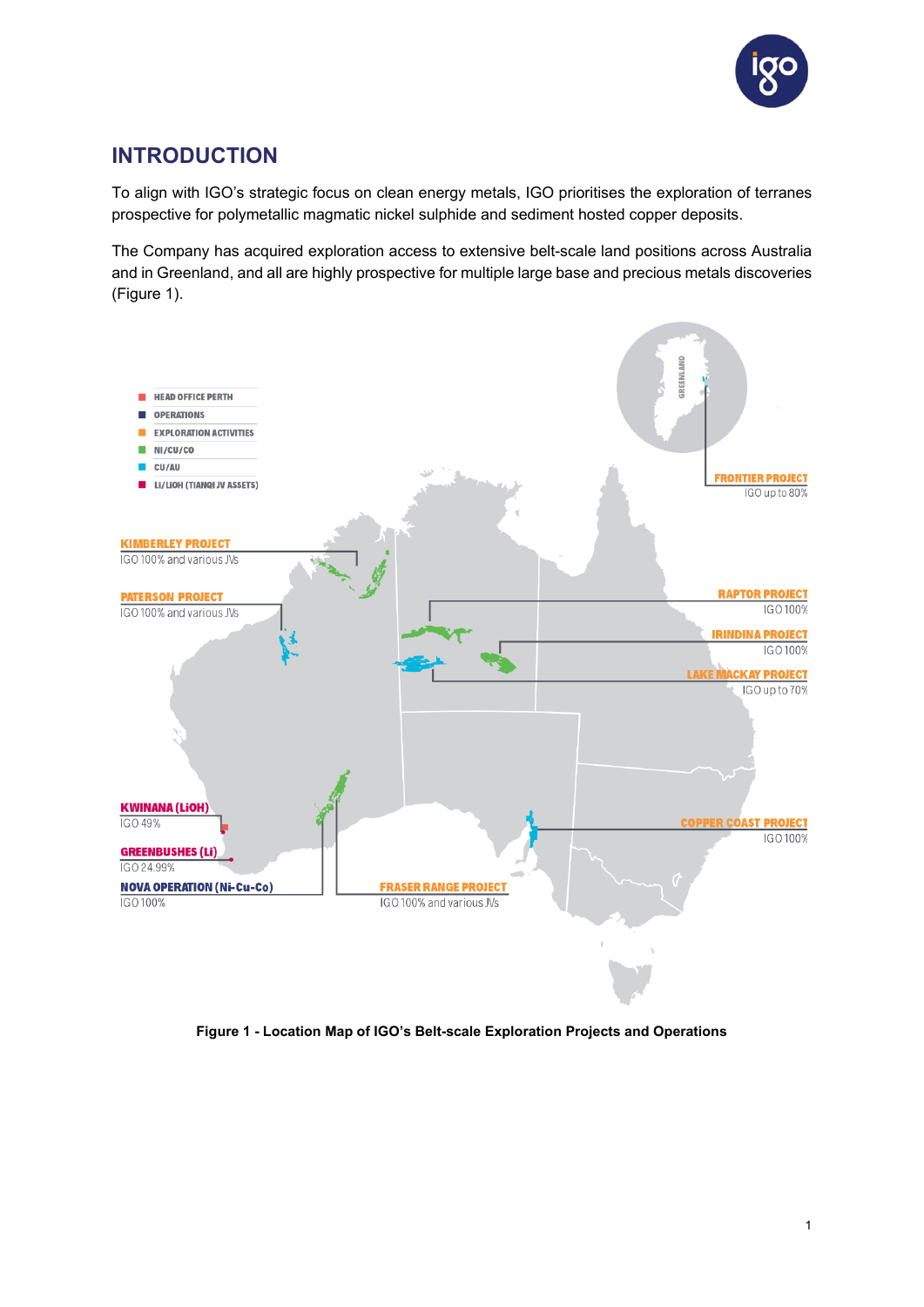

## **TECHNICAL OVERVIEW**

Raptor is a first-mover, belt-scale project where IGO is targeting the coincidence of a continent scale paleo craton margin and a regional scale gravity ridge anomaly ("Willowra Gravity Ridge") in the Aileron Province (Figure 2). This geological feature is similar in scale to the Fraser Zone of the Albany Fraser Orogen and the Halls Creek and King Leopold Orogens in the East and West Kimberley, respectively. Access to the opportunity has been secured through open staking on a 100% IGO-owned basis.

Previous work in the area has only focused on gold exploration. Extensive vacuum and rotary air blast (RAB) drilling had been completed by previous explorers, but most of the samples collected were only assayed for gold and arsenic. IGO's review of Northern Territory government open file data reports found one company that analysed for a broader suite of elements in the mid-1990's and identified mafic and ultramafic rocks in the area. That company reported an intercept of 4m grading 1.35% Ni and 0.21% Cu from 39m in a metagabbro at the Osprey Target, and 28m grading 0.32% Ni and 0.31% Cu from 20m at the Kestrel Target in an "amphibolite"<sup>[1](#page-2-0)</sup>. These results may be akin to the first discovery of nickel and copper at the Talbot Prospect in the Fraser Range during the early 1970's, demonstrating that the processes required to potentially form world-class magmatic nickel-copper mineralisation has occurred in the terrane.

On-ground exploration by IGO is yet to commence due to the need to secure agreements with traditional owner groups prior to the granting of tenements. An on-country meeting was recently held and IGO is working with the Central Land Council to finalise a deed for exploration that will cover the entire Project.

IGO has proactively collected airborne geophysical data across the entire belt through collaborative funding programs with the Northern Territory Geological Survey as part of their Resourcing the Territory initiative. The entire project area is now covered by 100m-spaced lines of aeromagnetic and radiometric data, and co-funding has recently been awarded to commence Airborne Electromagnetic surveying at a high priority area which includes the Kestrel Target.

<span id="page-2-0"></span><sup>1</sup> Edwards SE and Kellow M, 1996a. Annual Report for the Period 13 September 1994 to 12 September 1995, Tanami Project, EL6743, 6744 and 6745. Sons of Gwalia Limited. Open File Company Report, Northern Territory Geological Survey, CR1996-0011.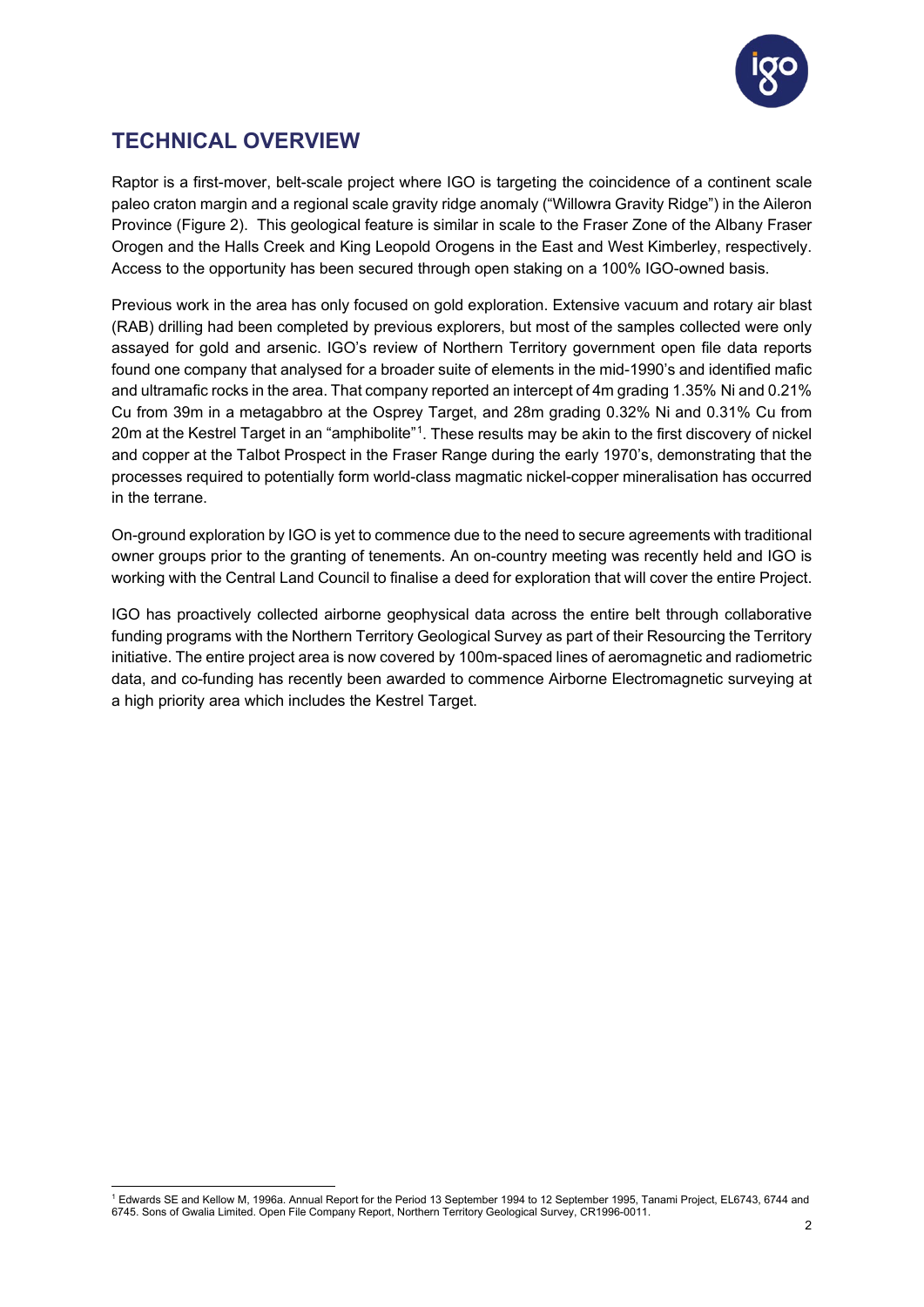



**Figure 2 - Raptor Project tenements on colour Bouguer Gravity on TMI1VD grayscale aeromagnetic image, highlighting the Willowra Gravity Ridge & associated magnetic terrane hosting mafic-ultramafic intrusions**

## **CAUTIONARY STATEMENTS & DISCLAIMER**

This document has been prepared by IGO Limited ("IGO") (ABN 46 092 786 304). It should not be considered as an offer or invitation to subscribe for or purchase any securities in IGO or as an inducement to make an offer or invitation with respect to those securities in any jurisdiction.

This document contains general summary information about IGO. The information, opinions or conclusions expressed in this document should be read in conjunction with IGO's other periodic and continuous disclosure announcements lodged with the ASX, which are available on the IGO website. No representation or warranty, express or implied, is made in relation to the fairness, accuracy or completeness of the information, opinions and conclusions expressed in this presentation.

This document includes forward looking information regarding future events, conditions, circumstances, and the future financial performance of IGO. Often, but not always, forward looking statements can be identified by the use of forward-looking words such as "may", "will", "expect", "intend", "plan", "estimate", "anticipate", "continue" and "guidance", or other similar words and may include statements regarding plans, strategies and objectives of management, anticipated production or construction commencement dates and expected costs or production outputs. Such forecasts, projections and information are not a guarantee of future performance and involve unknown risks and uncertainties, many of which are beyond IGO's control, which may cause actual results and developments to differ materially from those expressed or implied. Further details of these risks are set out below. All references to future production and production guidance made in relation to IGO are subject to the completion of all necessary feasibility studies, permit applications and approvals, construction, financing arrangements and access to the necessary infrastructure. Where such a reference is made, it should be read subject to this paragraph and in conjunction with further information about the Mineral Resources and Ore Reserves, as well as any Competent Persons' Statements included in periodic and continuous disclosure